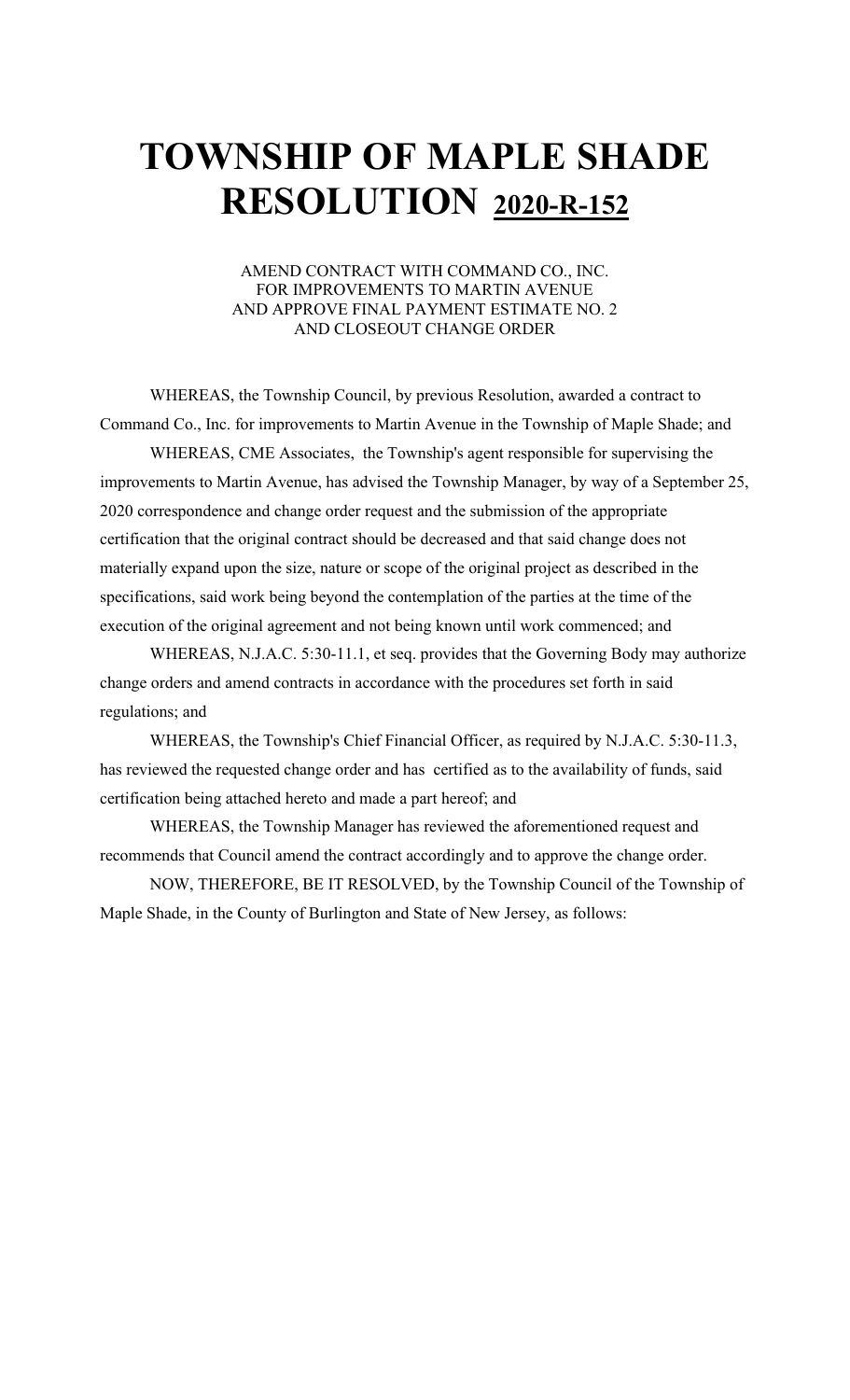1. That the Township Council, based upon the aforementioned certificate, hereby declares that there are sufficient funds and hereby directs the Township Chief Financial Officer to charge the expenditure against Ordinance No. as amended.

2. That the Township Council hereby amends the subject contract and decreases the contract price in the amount of \$66,176.00, from \$317,000.00 to \$251,524.00, in accordance with the terms and conditions of the aforementioned certification and September 25, 2020 correspondence and change order final request, said certification, correspondence and request being attached hereto as Exhibit A and made a part hereof.

3. That the Township Council hereby directs the Township Mayor and Clerk to execute any and all documents necessary to effectuate the terms of this Resolution and which are prepared by or reviewed by the Township Attorney.

## **CERTIFICATION**

I hereby certify the foregoing to be a true copy of a Resolution adopted by the Township Council of the Township of Maple Shade, County of Burlington and State of New Jersey at a meeting held October 8, 2020.

Andrea T. McVeigh, Township Clerk

| <b>COUNCIL</b> | <b>MOTION</b> | <b>SECOND</b> | <b>AYES</b> | <b>NAYS</b> | <b>ABSTAIN</b> | <b>ABSENT</b> |
|----------------|---------------|---------------|-------------|-------------|----------------|---------------|
| Kauffman       |               | х             | х           |             |                |               |
| Manchello      |               |               | л           |             |                |               |
| Ms. Nunes      | x             |               | х           |             |                |               |
| Wiest          |               |               | ́           |             |                |               |
| Mrs. Volpe     |               |               | ́           |             |                |               |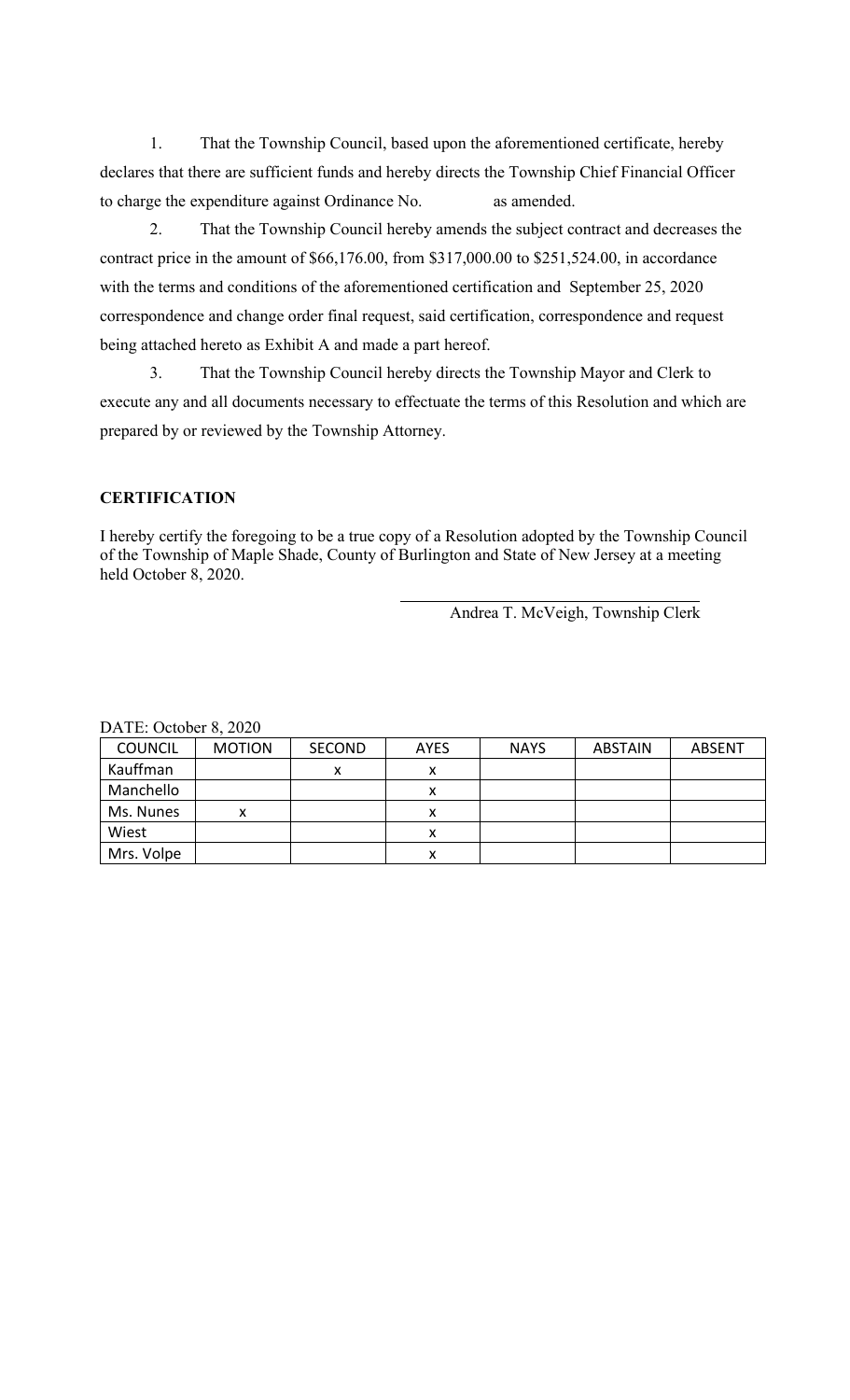## AMENDMENT TO CONTRACT # APPROVING FINAL PAYKMENT ESTIMATE NO. 2 AND CLOSEOUT CHANGE ORDER

THIS AGREEMENT entered into this day of , 2020 by and between **COMMAND CO., INC.,** having its principal place of business at 1318Antwerp Avenue, Egg Harbor City, New Jersey (08215) (hereinafter referred to as "**CONTRACTOR**") and the **TOWNSHIP OF MAPLE SHADE**, a municipal corporation organized under the laws of the State of New Jersey, having its principal place of business at the Municipal Building, 200 Stiles Avenue, Maple Shade, New Jersey (08052) (hereinafter referred to as "**TOWNSHIP**");

## **W I T N E S S E T H**

WHEREAS, the Contractor has been awarded a contract by the Township for improvements to Martin Avenue in the Township of Maple Shade, in accordance with the terms and conditions set forth in Contract  $#$  : and

WHEREAS, CME Associates, the Township Agent responsible for supervising the improvements to Martin Avenue in the Township of Maple Shade, has advised the Township Council, by way of a correspondence dated September 25, 2020, and of the submission of the appropriate certification, that the Contractor has requested an approval of an amendatory contract to authorize a decrease in construction administration for the aforesaid purposes; and

WHEREAS, the Township Council has reviewed said request and change order and desires to act favorably pursuant thereto as per Resolution R-2020-

NOW, THEREFORE, in consideration of the mutual covenants, agreements and terms and conditions contained herein, the parties hereby agree as follows:

1. The parties agree that Contract # is hereby amended to decrease the amount due and owing to Command Co., Inc. in the amount of \$66,176.00.

2. The parties hereby agree to amend said contract to decrease the price from \$317,700.00 to \$251,524.00.

3. The parties agree that the terms, conditions, agreements and understandings contained in this amendatory contract constitutes the entire agreement between the parties.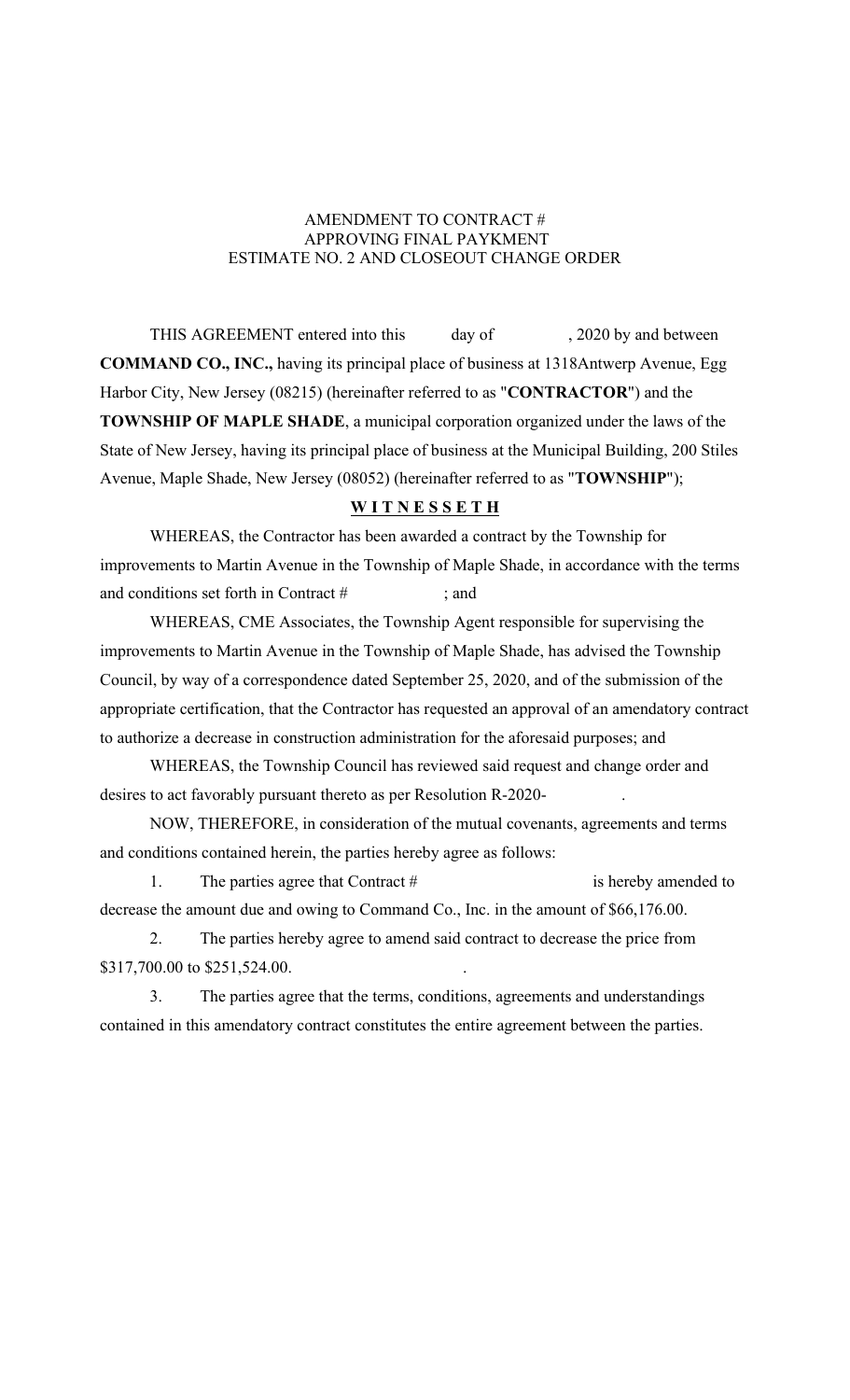IN WITNESS WHEREOF, the parties hereto have set hands and seal the above day and date as written above.

TOWNSHIP OF MAPLE SHADE

ATTEST:

BY:\_\_\_\_\_\_\_\_\_\_\_\_\_\_\_\_\_\_\_\_\_\_\_\_\_\_\_\_

CLAIRE VOLPE, Mayor

ANDREA T. DeGOLIA, Township Clerk

COMMAND CO., INC.

ATTEST:

BY\_\_\_\_\_\_\_\_\_\_\_\_\_\_\_\_\_\_\_\_\_\_\_\_\_\_\_\_\_\_\_\_\_

BY:\_\_\_\_\_\_\_\_\_\_\_\_\_\_\_\_\_\_\_\_\_\_\_\_\_\_\_\_\_\_\_\_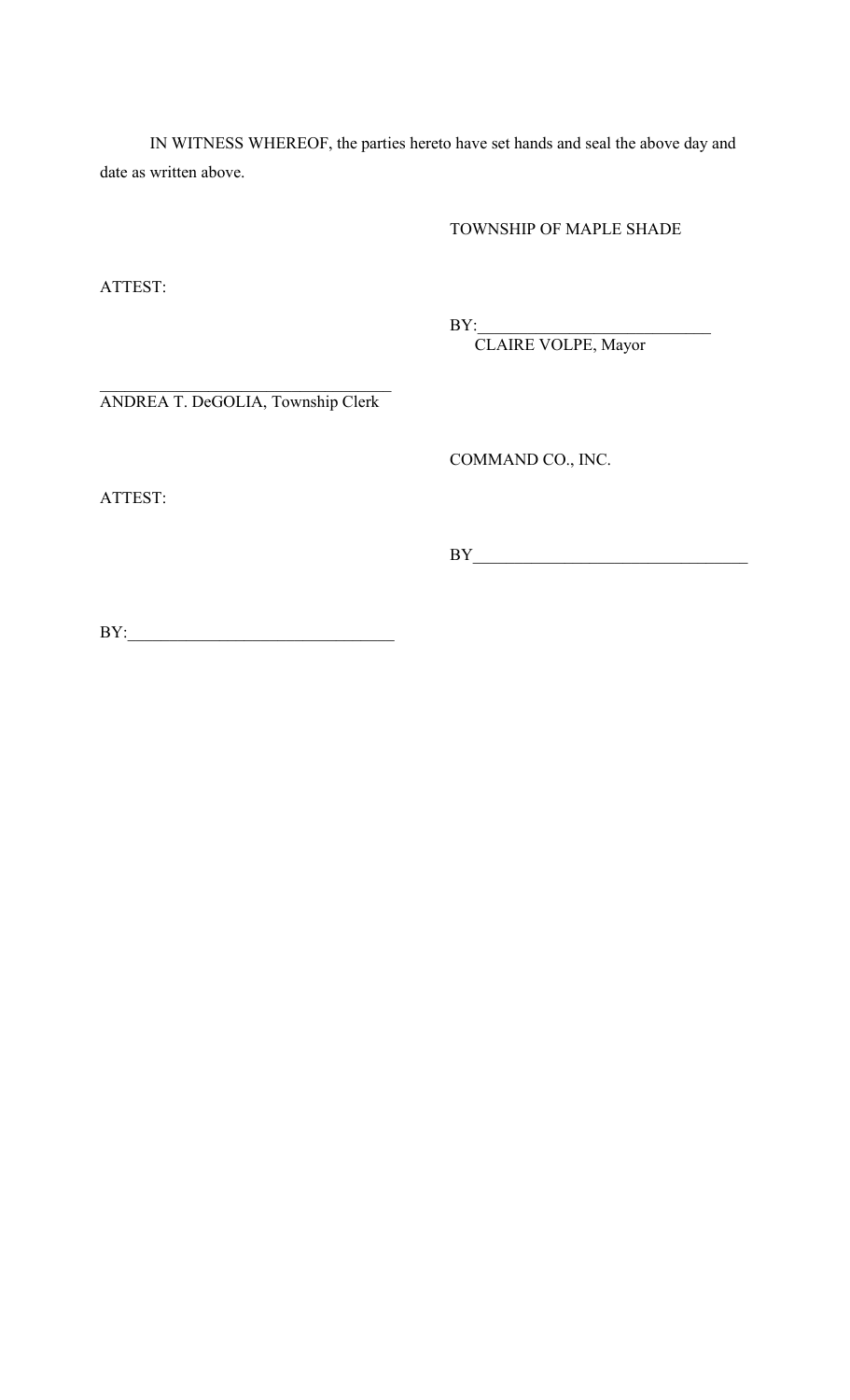### RESOLUTION AMENDING CONTRACT WITH CHARLES MARANDINO, LLC FOR THE 2019 CDBG, SOUTH LIPPINCOTT AVENUE ACCESSIBILITY IMPROVEMENT PROJECT AND APPROVE CHANGE ORDER NO. 2 IN THE AMOUNT OF \$12,802.00

WHEREAS, the Township Council, by previous Resolution, awarded a contract to Charles Marandino, LLC for the 2019 CDBG, South Lippincott Avenue Accessibiity Improvement Project; and

WHEREAS, Richard A. Alaimo Association of Engineers, the Township's agent responsible for supervising the 2019 CDBG, South Lippincott Avenue Accessibility Improvement Project, has advised the Township Manager, by way of a September 22, 2020 correspondence and change order request and the submission of the appropriate certification that the contract should be decreased and that said change does not materially expand upon the size, nature or scope of the original project as described in the specifications, said work being beyond the contemplation of the parties at the time of the execution of the original agreement and not being known until work commenced; and

WHEREAS, N.J.A.C. 5:30-11.1, et seq. provides that the Governing Body may authorize change orders and amend contracts in accordance with the procedures set forth in said regulations; and

WHEREAS, the Township's Chief Financial Officer, as required by N.J.A.C. 5:30-11.3, has reviewed the requested change order and has certified as to the availability of funds, said certification being attached hereto and made a part hereof; and

WHEREAS, the Township Manager has reviewed the aforementioned request and has recommended that Council amend the contract accordingly and approve the change order.

NOW, THEREFORE, BE IT RESOLVED, by the Township Council of the Township of Maple Shade, in the County of Burlington and State of New Jersey, as follows: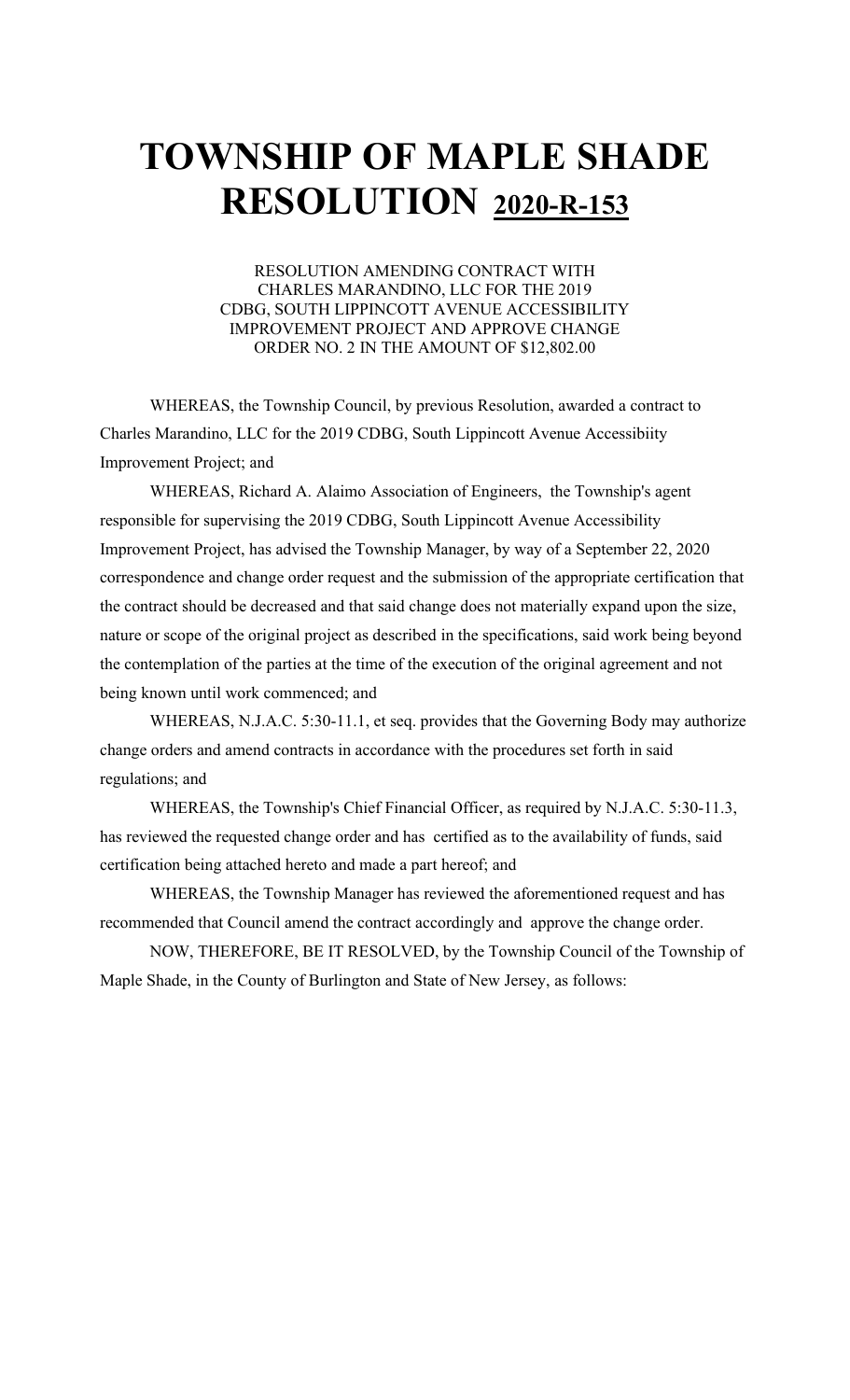1. That the Township Council, based upon the aforementioned certificate, hereby declares that there are sufficient funds and hereby directs the Township Chief Financial Officer to charge the expenditure against Ordinance No. as amended.

2. That the Township Council hereby amends the subject contract and decreases the contract price in the amount of \$12,802.00, from \$94,574.00 to \$81,772.00, in accordance with the terms and conditions of the aforementioned certification and September 22, 2020 correspondence and change order final request, said certification, correspondence and request being attached hereto as Exhibit A and made a part hereof.

3. That the Township Council hereby directs the Township Mayor and Clerk to execute any and all documents necessary to effectuate the terms of this Resolution and which are prepared by or reviewed by the Township Attorney.

# **CERTIFICATION**

I hereby certify the foregoing to be a true copy of a Resolution adopted by the Township Council of the Township of Maple Shade, County of Burlington and State of New Jersey at a meeting held October 8, 2020.

Andrea T. McVeigh, Township Clerk

| <b>COUNCIL</b> | <b>MOTION</b> | <b>SECOND</b> | <b>AYES</b> | <b>NAYS</b> | <b>ABSTAIN</b> | <b>ABSENT</b> |
|----------------|---------------|---------------|-------------|-------------|----------------|---------------|
| Kauffman       |               | x             | x           |             |                |               |
| Manchello      |               |               |             |             |                |               |
| Ms. Nunes      | x             |               | x           |             |                |               |
| Wiest          |               |               | х           |             |                |               |
| Mrs. Volpe     |               |               | л           |             |                |               |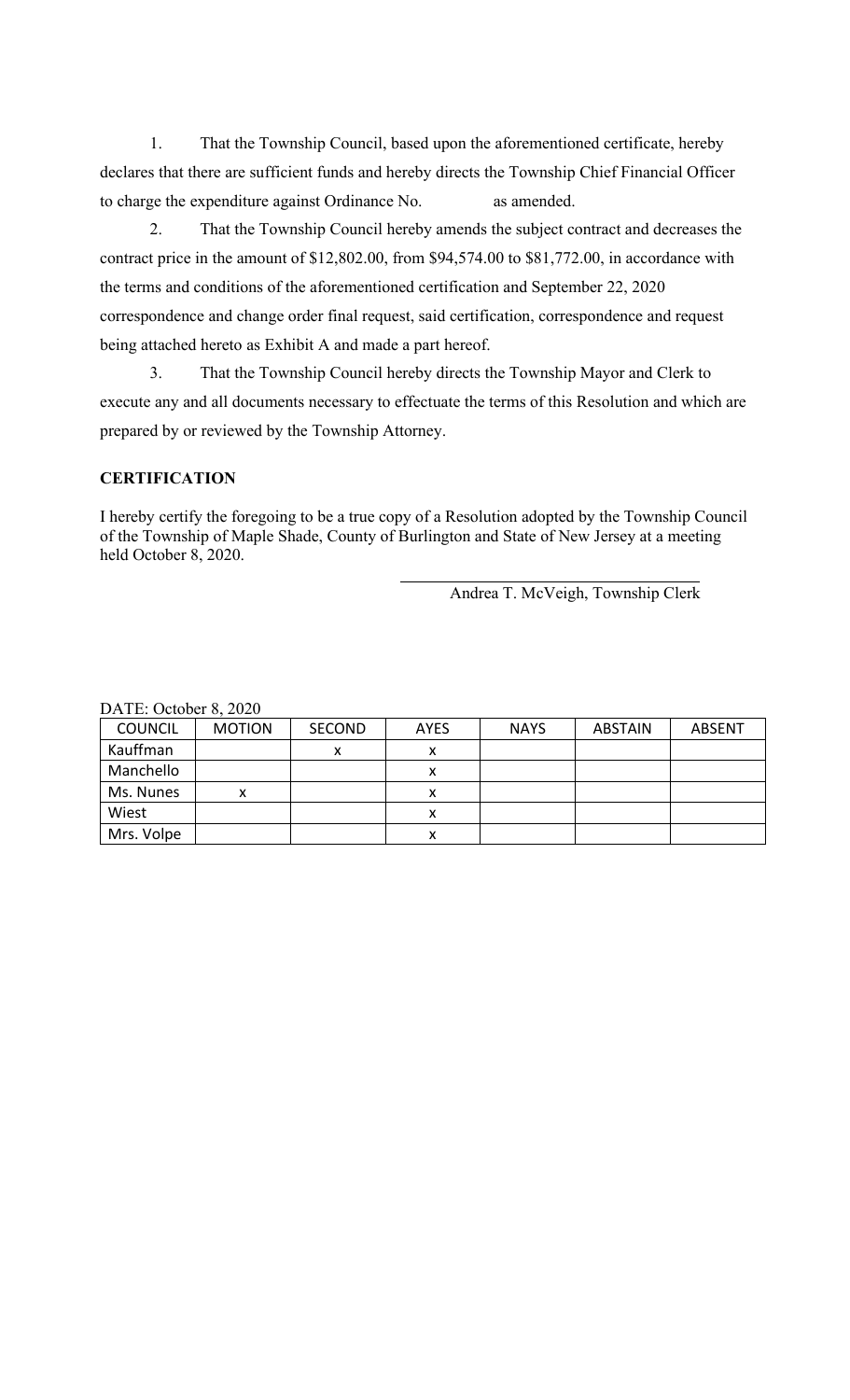## AMENDMENT TO CONTRACT # AND APPROVE CHANGE ORDER NO. 2 IN THE AMOUNT OF \$12,802.00

THIS AGREEMENT entered into this day of , 2020 by and between **CHARLES MARANDINO, LLC,** having its principal place of business at 233 Main Street, P.O. Box 20, Milmay, New Jersey (08340) (hereinafter referred to as "**CONTRACTOR**") and the **TOWNSHIP OF MAPLE SHADE**, a municipal corporation organized under the laws of the State of New Jersey, having its principal place of business at the Municipal Building, 200 Stiles Avenue, Maple Shade, New Jersey (08052) (hereinafter referred to as "**TOWNSHIP**");

#### **W I T N E S S E T H**

WHEREAS, the Contractor has been awarded a contract by the Township for the 2019 CDBG, South Lippincott Avenue Accessibility Improvement Project, in accordance with the terms and conditions set forth in Contract # ; and

WHEREAS,  $\qquad \qquad$ , the Township Agent responsible for supervising the 2019 CDBG, South Lippincott Avenue Accessibility Improvement Project, has advised the Township Council, by way of a correspondence dated September 22, 2020, and of the submission of the appropriate certification, that the Contractor has requested an approval of an amendatory contract to authorize a decrease in construction administration for the aforesaid purposes; and

WHEREAS, the Township Council has reviewed said request and change order and desires to act favorably pursuant thereto as per Resolution R-2020-

NOW, THEREFORE, in consideration of the mutual covenants, agreements and terms and conditions contained herein, the parties hereby agree as follows:

1. The parties agree that Contract # is hereby amended to decrease the amount due and owing to Charles Marandino, LLC in the amount of \$12,802.00.

2. The parties hereby agree to amend said contract to decrease the price from \$94,574.00 to \$81,772.00.

3. The parties agree that the terms, conditions, agreements and understandings contained in this amendatory contract constitutes the entire agreement between the parties.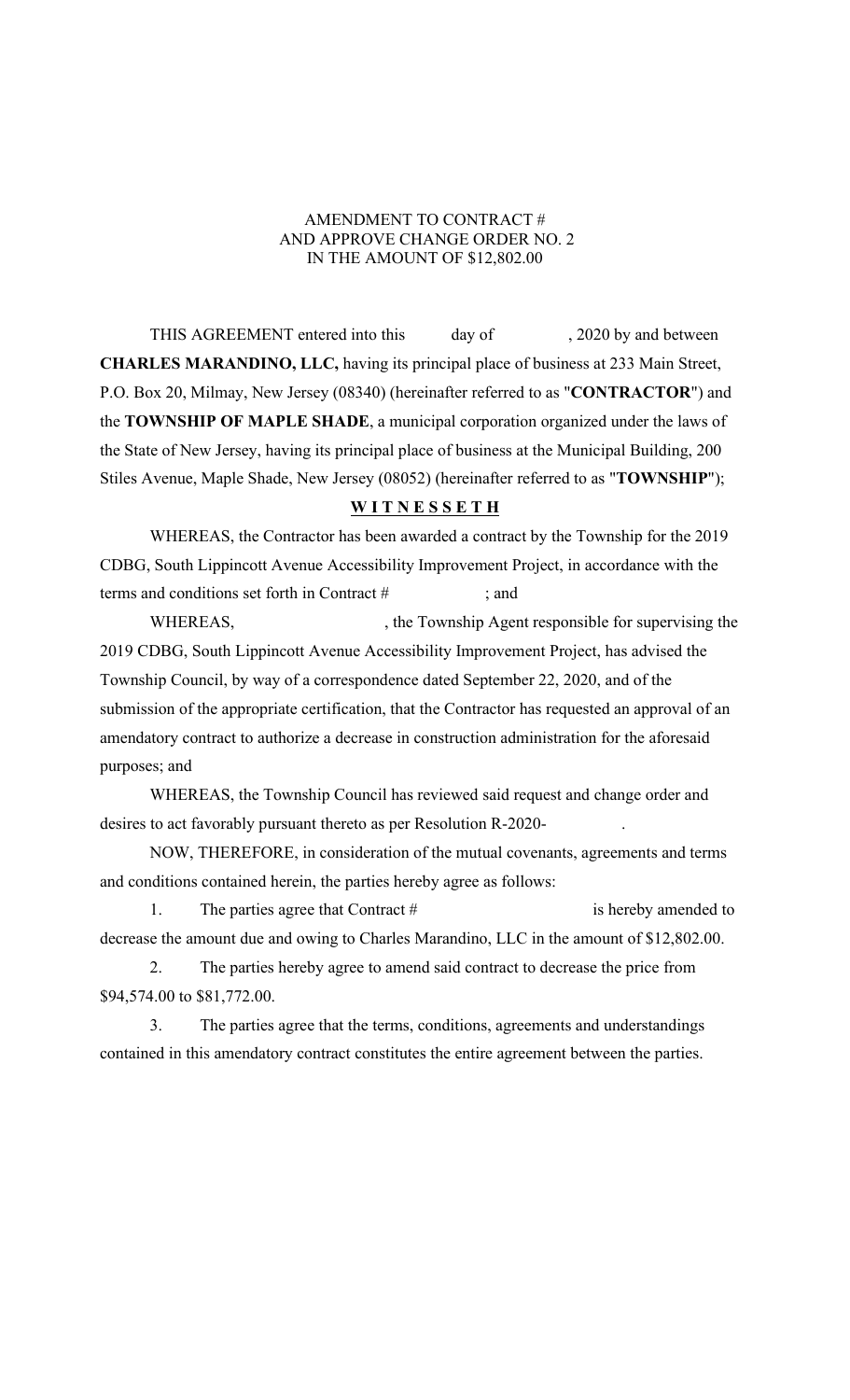IN WITNESS WHEREOF, the parties hereto have set hands and seal the above day and date as written above.

TOWNSHIP OF MAPLE SHADE

ATTEST:

BY:\_\_\_\_\_\_\_\_\_\_\_\_\_\_\_\_\_\_\_\_\_\_\_\_\_\_\_\_

CLAIRE VOLPE, Mayor

ANDREA T. DeGOLIA, Township Clerk

CHARLES MARANDINO, LLC

ATTEST:

BY\_\_\_\_\_\_\_\_\_\_\_\_\_\_\_\_\_\_\_\_\_\_\_\_\_\_\_\_\_\_\_\_\_

BY:\_\_\_\_\_\_\_\_\_\_\_\_\_\_\_\_\_\_\_\_\_\_\_\_\_\_\_\_\_\_\_\_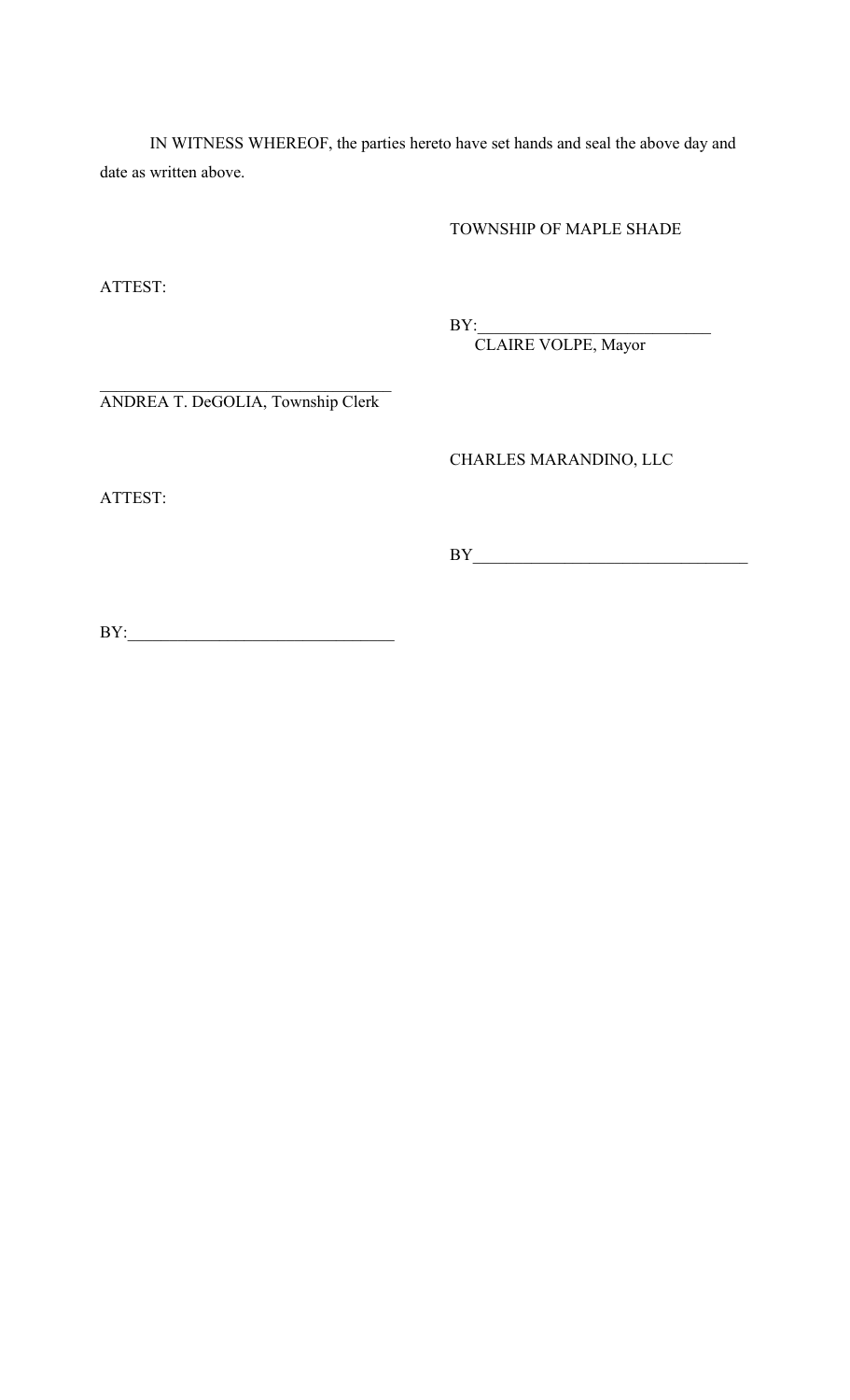## AUTHORIZE PROVISIONAL APPOINTMENT OF TAVIS A. KARROW AS ZONING OFFICER PENDING OPEN-COMPETITIVE EXAMINATION

**WHEREAS** there exists a need for a provisional Zoning Officer within the Township due to a vacancy; and

**WHEREAS**, failure to make a provisional appointment to this position will seriously impair the work and enforcement efforts of the Township; and

**WHEREAS,** Tavis A. Karrow, meets the qualifications for this position; and

**NOW THEREFORE BE IT RESOLVED** by the Township Council of the Township of Maple Shade that pursuant to N.J.AC. 4A:4-1.5, Tavis A. Karrow is hereby appointed as a provisional part-time Zoning Officer. The salary for this position is set forth in the current salary Ordinance and does not include medical/health benefits. Said appointment shall not exceed 15 hours in a given work week. Such appointment shall continue only until an appropriate list of eligibles is established.

#### **CERTIFICATION**

I hereby certify the foregoing to be a true copy of a Resolution adopted by the Township Council of the Township of Maple Shade, County of Burlington and State of New Jersey at a meeting held October 8, 2020.

Andrea T. McVeigh, Township Clerk

| $PL11L.$ October 0, $2020$ |               |               |             |             |                |               |  |
|----------------------------|---------------|---------------|-------------|-------------|----------------|---------------|--|
| <b>COUNCIL</b>             | <b>MOTION</b> | <b>SECOND</b> | <b>AYES</b> | <b>NAYS</b> | <b>ABSTAIN</b> | <b>ABSENT</b> |  |
| Kauffman                   |               | v<br>́        | ́           |             |                |               |  |
| Manchello                  |               |               | x           |             |                |               |  |
| Ms. Nunes                  |               |               |             |             |                |               |  |
| Wiest                      |               |               | x           |             |                |               |  |
| Mrs. Volpe                 |               |               | х           |             |                |               |  |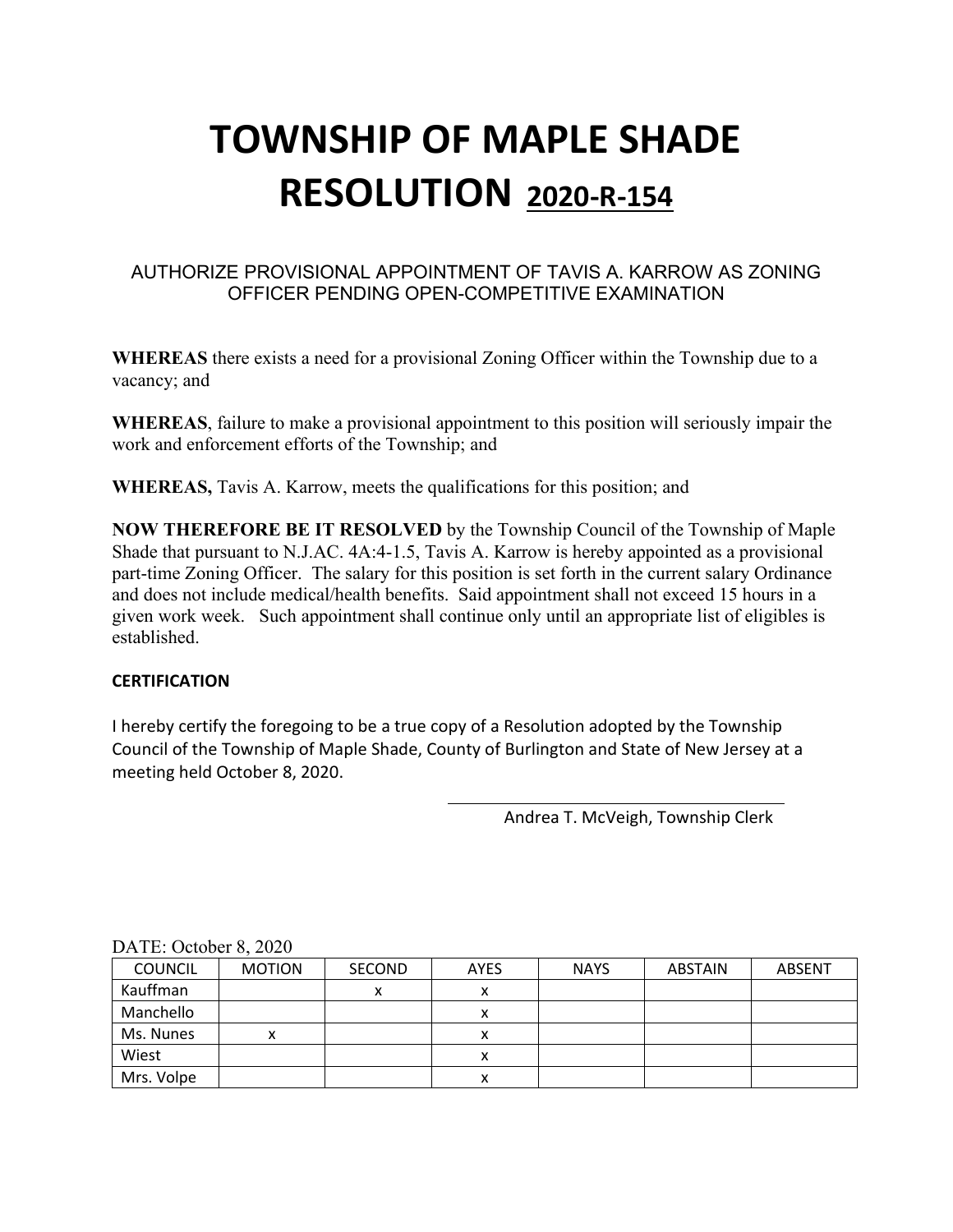#### RESOLUTION AUTHORIZING ESTABLISHMENT OF LIENS FOR PROPERTY MAINTENANCE FOR VARIOUS BLOCKS AND LOTS

WHEREAS, the Township Code Enforcement Officer issued notice of violation of Chapter 152 of the Township Code regarding property maintenance; and

WHEREAS, the owners of various properties, set forth in Exhibit A, took no action to abate the noted conditions and failed to contact the Code Enforcement Officer to address the property maintenance issues; and

WHEREAS, Section 152-5 of the Township Code provides for the Township to undertake the actions necessary to bring the properties in compliance with the Township Code and to charge the cost of abatement to the property owners and

WHEREAS, the Municipal Code Official has certified to the Township Council that the properties were in violation of the property maintenance code, has identified the actions taken on the various properties by the Township and has provided proof of the costs incurred in bringing the properties into compliance; and

WHEREAS, the Township Council, having reviewed the certifications of the Director of Public Works, hereinafter attached as Exhibit B, and the proof of the cost incurred by the Township, hereby approves the charging of said costs against the subject properties.

NOW, THEREFORE, BE IT RESOLVED, by the Township Council of the Township of Maple Shade, in the County of Burlington and State of New Jersey, as follows:

1. The Township Council hereby approves the charging of the costs against the subject properties, said costs being set forth in Exhibit A.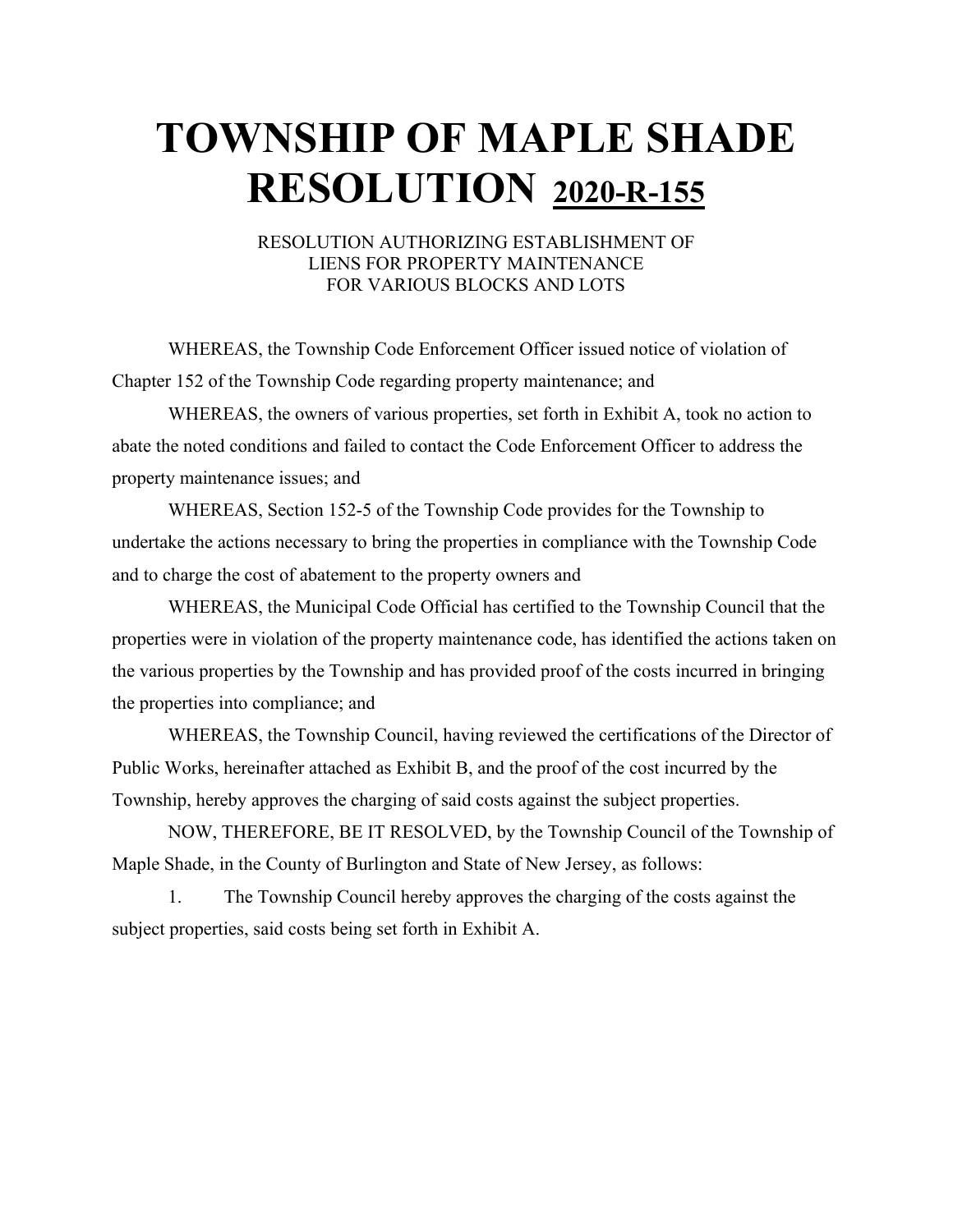## **EXHIBIT A**

| <b>Block</b> | Lot | <b>Address</b>    | <b>Costs</b> |  |
|--------------|-----|-------------------|--------------|--|
| 1.07         | 16  | 543 Oxford Avenue | \$443.14     |  |
| 204          | 14  | 215 Ruth Avenue   | 429.53       |  |

#### **CERTIFICATION**

I hereby certify the foregoing to be a true copy of a Resolution adopted by the Township Council of the Township of Maple Shade, County of Burlington and State of New Jersey at a meeting held October 8, 2020.

Andrea T. McVeigh, Township Clerk

| <b>COUNCIL</b> | <b>MOTION</b> | <b>SECOND</b> | <b>AYES</b> | <b>NAYS</b> | <b>ABSTAIN</b> | <b>ABSENT</b> |
|----------------|---------------|---------------|-------------|-------------|----------------|---------------|
| Kauffman       |               | x             | л           |             |                |               |
| Manchello      |               |               |             |             |                |               |
| Ms. Nunes      | x             |               | л           |             |                |               |
| Wiest          |               |               | л           |             |                |               |
| Mrs. Volpe     |               |               |             |             |                |               |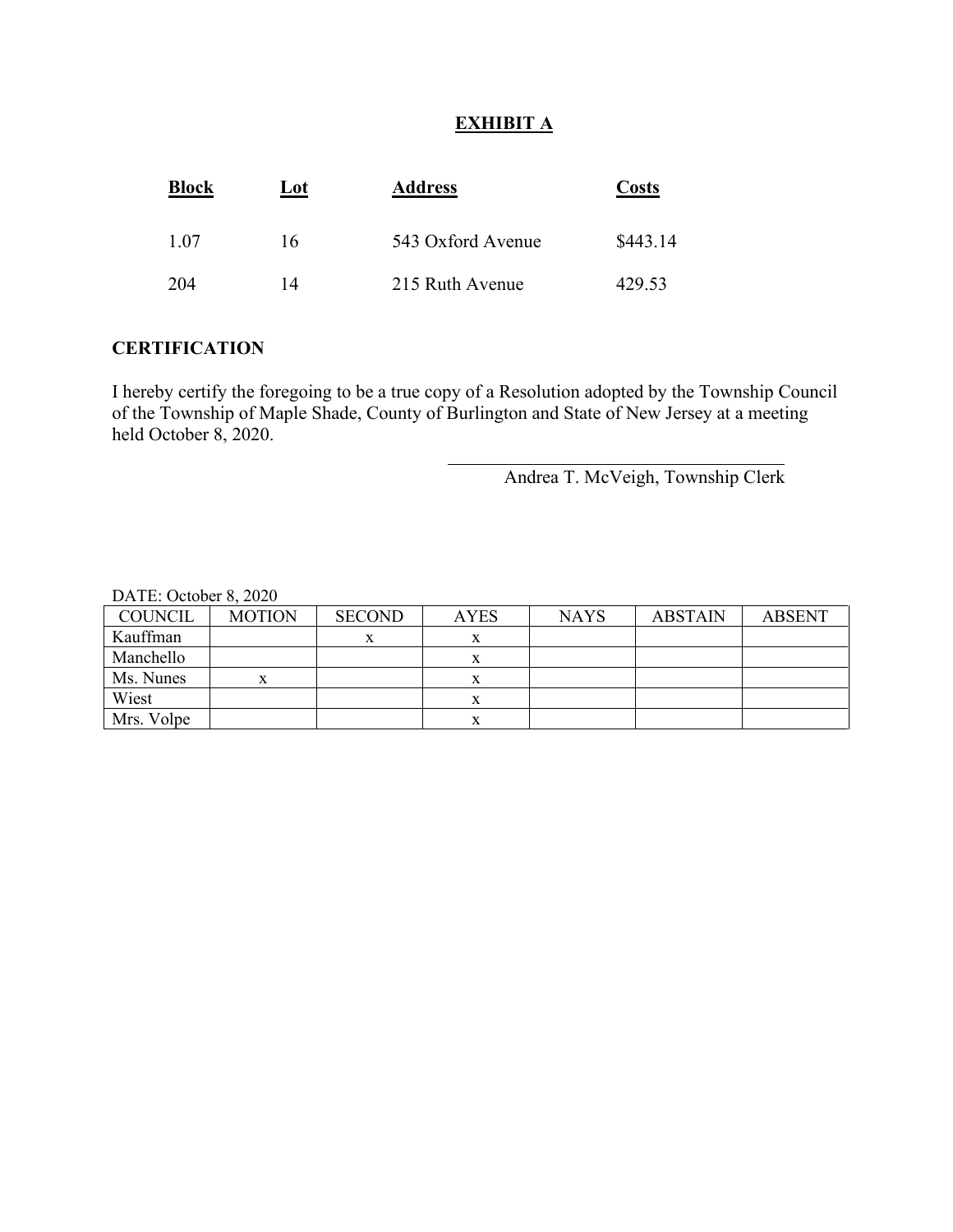## AUTHORIZE UTILITY ENGINEERING SERVICES FOR PREPARATION OF DRAWINGS AND SPECIFICATIONS FOR REHABILITATION OF VARIOUS MANHOLE FRAMES AND COVERS

WHEREAS, the Township Council previously appointed Remington & Vernick Engineers as the Township Utility Engineer; and

WHEREAS, the Utility Engineer now seeks authority to undertake certain engineering services for the preparation of drawings and specifications for the rehabilitation of various manhole frames and covers and has submitted a proposal for those services dated August 3, 2020; and

WHEREAS, the Township's Chief Financial Officer, as required by N.J.A.C. 5:30-1, has certified that there are sufficient funds available for the purpose of awarding a contract to said entity, said certification being attached hereto and made part hereof; and

WHEREAS, the Township Council now desires to approve the proposed services, as limited.

NOW, THEREFORE, BE IT RESOLVED, by the Township Council of the Township of Maple Shade, in the County of Burlington and State of New Jersey, as follows:

1. That the Township Council hereby authorizes the engineering services for permitting for the preparation of drawings and specifications for the rehabilitation of various manhole frames and covers as outlined in Remington & Vernick's proposal dated August 3, 2020 for the amount of \$19,650.00.

2. That the Township Council hereby authorizes the Mayor and Township Clerk to execute any and all documents necessary for the completion of this project.

# **CERTIFICATION**

I hereby certify the foregoing to be a true copy of a Resolution adopted by the Township Council of the Township of Maple Shade, County of Burlington and State of New Jersey at a meeting held October 8, 2020.

Andrea T. McVeigh, Township Clerk